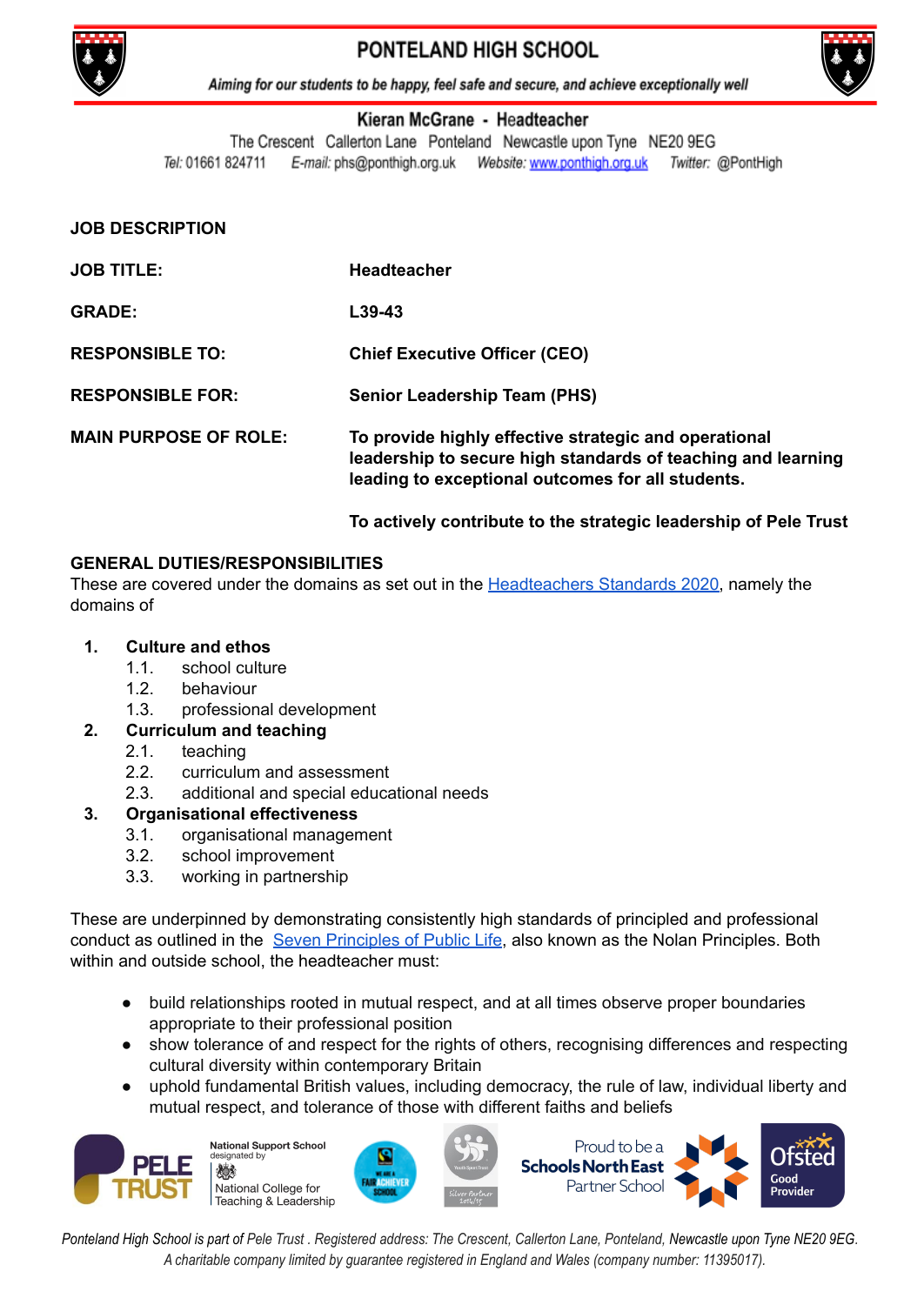• ensure that personal beliefs are not expressed in ways that exploit their position, pupils' vulnerability or might lead pupils to break the law

As leader of our school community, the headteacher must:

- serve in the best interests of the school's pupils
- conduct themselves in a manner compatible with their influential position in society by behaving ethically, fulfilling their professional responsibilities and modelling the behaviour of a good citizen
- uphold their obligation to give account and accept responsibility
- know, understand, and act within the statutory frameworks which set out their professional duties and responsibilities
- take responsibility for their own continued professional development, engaging critically with educational research
- make a positive contribution to the wider education system

# **SPECIFIC DUTIES/RESPONSIBILITIES**

- 1. School culture
	- 1.1. sustain the school's ethos and strategic direction in partnership with the Academy Committee and CEO, and through consultation with the school community
	- 1.2. create a culture where pupils experience a positive and enriching school life
	- 1.3. uphold ambitious educational standards which prepare pupils from all backgrounds for their next phase of education and life
	- 1.4. promote positive and respectful relationships across the school community and a safe, orderly and inclusive environment
	- 1.5. ensure a culture of high staff professionalism
- 2. Teaching
	- 2.1. establish and sustain high-quality, expert teaching across all subjects and phases, built on an evidence-informed understanding of effective teaching and how pupils learn
	- 2.2. ensure teaching is underpinned by high levels of subject expertise and approaches which respect the distinct nature of subject disciplines or specialist domains
	- 2.3. ensure effective use is made of all forms of assessment
- 3. Curriculum and assessment
	- 3.1. ensure a broad, structured and coherent curriculum entitlement that sets out the knowledge, understanding and skills that will be taught
	- 3.2. establish and sustain effective curricular leadership, developing subject leaders with high levels of relevant expertise with access to professional networks and communities
	- 3.3. ensure that all pupils are taught to read through the provision of evidence-informed approaches to reading, particularly supporting weak readers so that they can 'catch up and keep up' with their peers
	- 3.4. ensure valid, reliable and proportionate approaches are used when assessing pupils' knowledge and understanding of the curriculum
- 4. Behaviour
	- 4.1. establish and sustain high expectations of behaviour for all pupils, built upon relationships, rules and routines, which are understood clearly by all staff and pupils
	- 4.2. ensure high standards of pupil behaviour and courteous conduct in accordance with the school's behaviour policy
	- 4.3. implement consistent, fair and respectful approaches to managing behaviour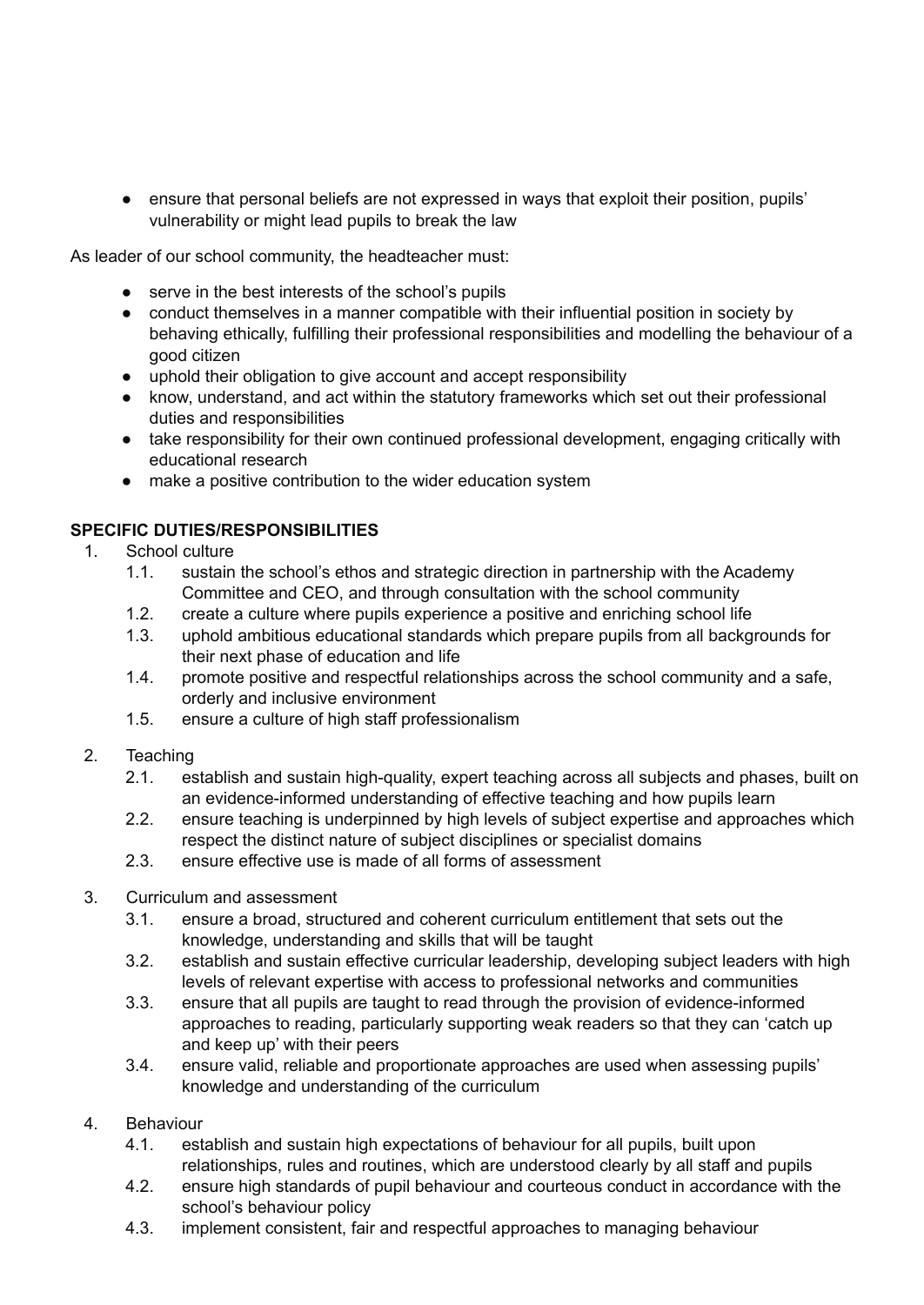

#### Aiming for our students to be happy, feel safe and secure, and achieve exceptionally well

# Kieran McGrane - Headteacher

The Crescent Callerton Lane Ponteland Newcastle upon Tyne NE20 9EG Tel: 01661 824711 Twitter: @PontHigh

- 4.4. ensure those adults within the school model and teach the behaviour of a responsible and respectful citizen
- 5. Additional and special educational needs and disabilities
	- 5.1. ensure the school holds ambitious expectations for all pupils with additional and special educational needs and disabilities
	- 5.2. establish and sustain culture and practices that enable pupils to access the curriculum and learn effectively
	- 5.3. ensure the school works effectively in partnership with parents, carers and professionals, to identify the additional needs and special educational needs and disabilities of pupils, providing support and adaptation where appropriate
	- 5.4. ensure the school fulfils its statutory duties with regard to the SEND code of practice
- 6. Professional development
	- 6.1. ensure staff have access to high-quality, sustained professional development opportunities, aligned to balance the priorities of whole-school improvement, team and individual needs
	- 6.2. prioritise the professional development of staff, ensuring effective planning, delivery and evaluation which is consistent with the approaches laid out in the standard for teachers' professional development
	- 6.3. ensure that professional development opportunities draw on expert provision from beyond the school, as well as within it, including nationally recognised career and professional frameworks and programmes to build capacity and support succession planning
- 7. Organisational management
	- 7.1. ensure the protection and safety of pupils and staff through effective approaches to safeguarding, as part of the duty of care
	- 7.2. prioritise and allocate financial resources appropriately, ensuring efficiency, effectiveness and probity in the use of public funds
	- 7.3. ensure staff are deployed and managed well with due attention paid to workload
	- 7.4. establish and oversee systems, processes and policies that enable the school to operate effectively and efficiently
	- 7.5. ensure rigorous approaches to identifying, managing and mitigating risk
- 8. Continuous school improvement
	- 8.1. make use of effective and proportional processes of evaluation to identify and analyse complex or persistent problems and barriers that limit school effectiveness, and identify priority areas for improvement
	- 8.2. develop appropriate evidence-informed strategies for improvement as part of well-targeted plans which are realistic, timely, appropriately sequenced and suited to the school's context
	- 8.3. ensure careful and effective implementation of improvement strategies, which lead to sustained school improvement over time



**National Support School** In heternizel National College for Teaching & Leadership





Ponteland High School is part of Pele Trust. Registered address: The Crescent, Callerton Lane, Ponteland, Newcastle upon Tyne NE20 9EG. *A charitable company limited by guarantee registered in England and Wales (company number: 11395017).*